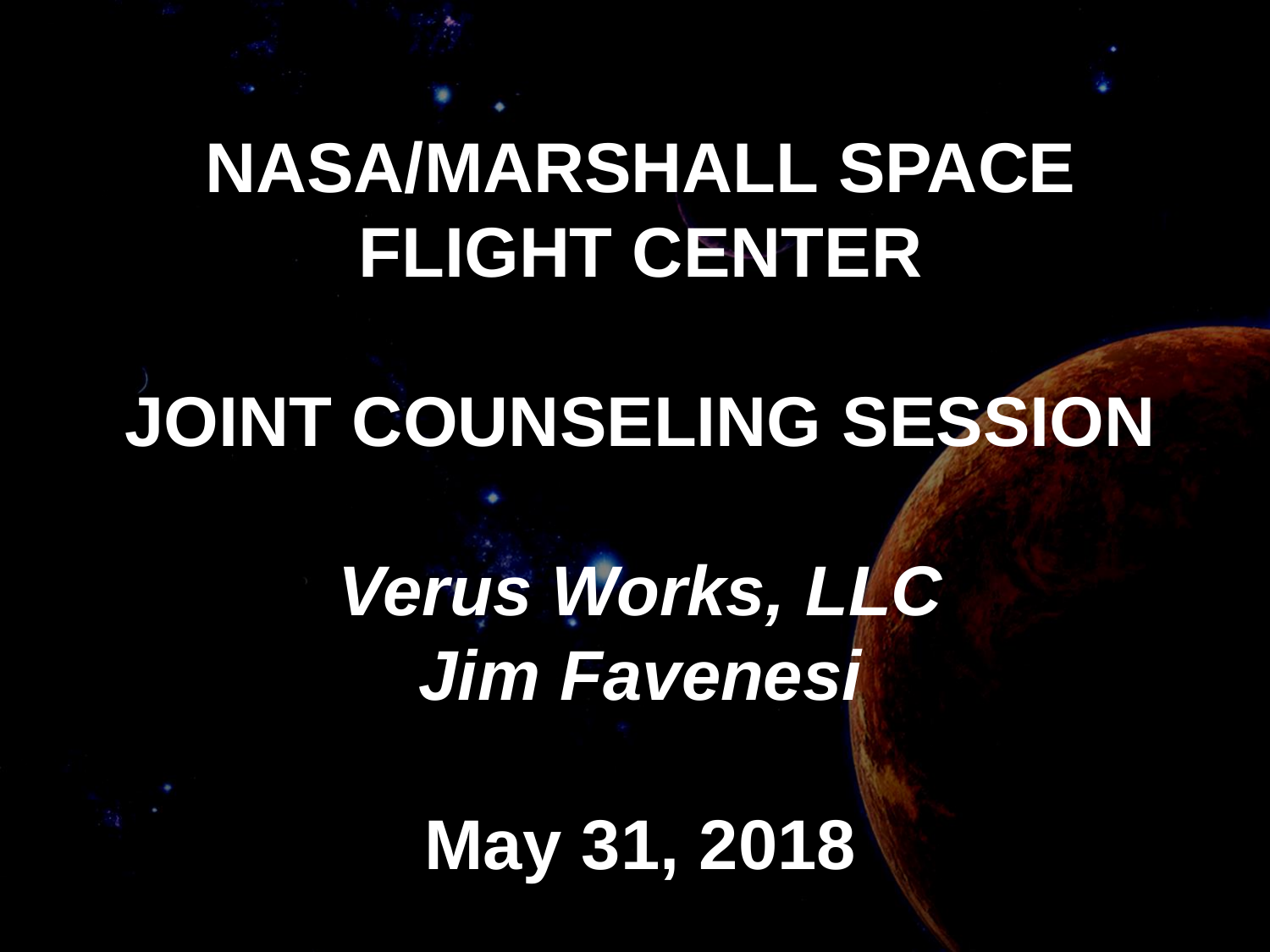## **Background**

| <b>COMPANY</b><br><b>NAME:</b> | <b>Verus Works, LLC</b>                     | <b>ADDRESS:</b>                     | 4701 County Rd 30<br>Florence, AL 35634 |
|--------------------------------|---------------------------------------------|-------------------------------------|-----------------------------------------|
| <b>OWNER:</b>                  | Pamela Favenesi<br>Jim Favenesi             | <b>CONTACT NAME:</b>                | Jim Favenesi                            |
| <b>EMAIL:</b>                  | pamela@verusworks.com<br>jim@verusworks.com | <b>YEARS IN</b><br><b>BUSINESS:</b> | 16 yrs                                  |
| <b>CAGE CODE:</b>              | 3CBR8                                       | <b>DUNS NUMBER:</b>                 | 122372092                               |
| <b>WEB SITE:</b>               | www.verusworks.com                          | <b>NAICS CODES:</b>                 | 332912<br>332721                        |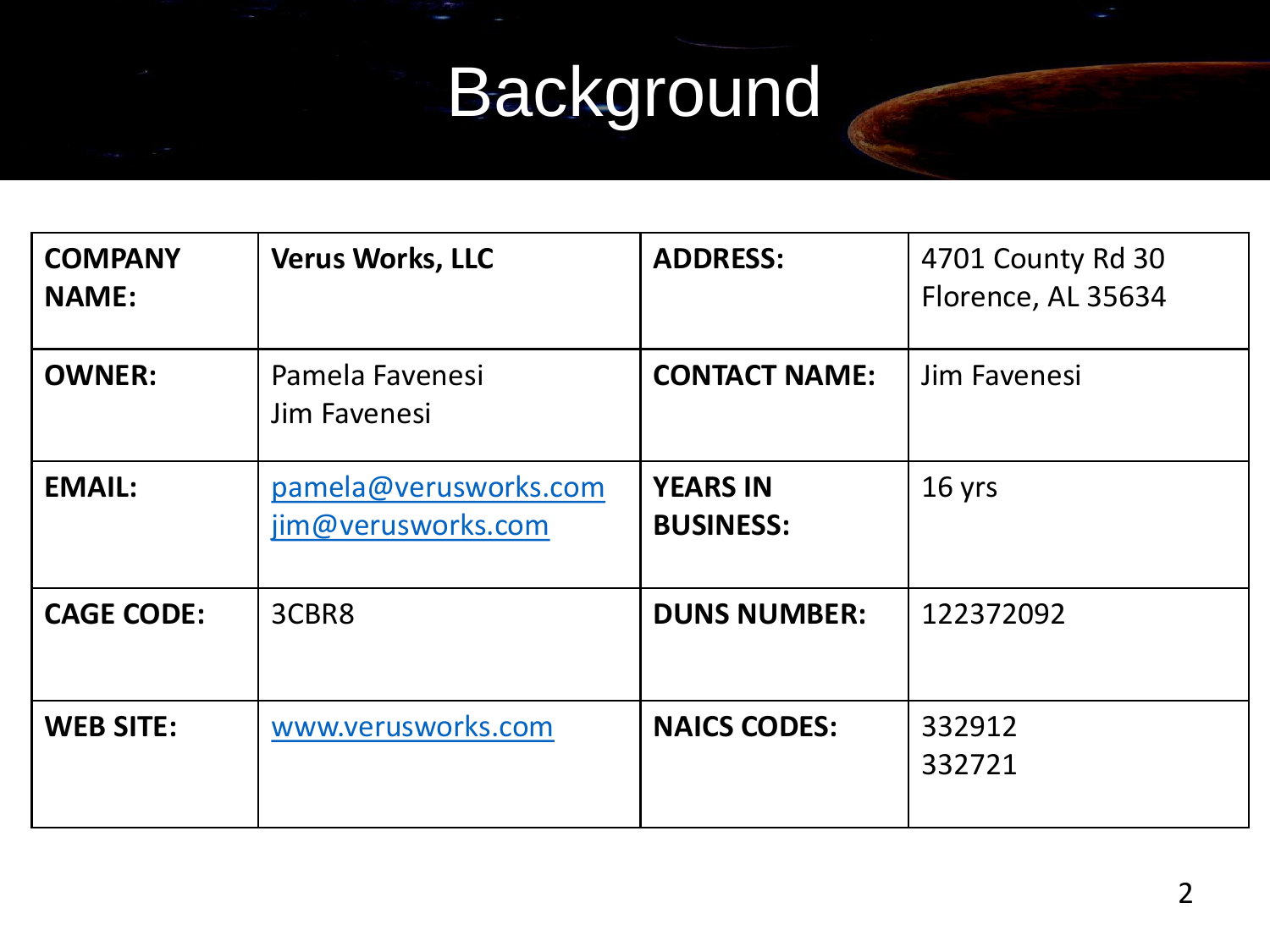#### Business Size & Classifications

**TOTAL EMPLOYEES:** 4

**AVAILABLE CAPACITY:** 2500 hrs machining, 500 hrs engineering

| <b>CLASSIFICATIONS (select from list below):</b> | Yes/No |
|--------------------------------------------------|--------|
| <b>SMALL BUSINESS</b>                            | Yes    |
| <b>SMALL DISADVANTAGED BUSINESS</b>              |        |
| <b>NATIVE AMERICAN-OWNED</b>                     |        |
| <b>ALASKAN NATIVE CORPORATION</b>                |        |
| <b>WOMEN OWNED</b>                               | Yes    |
| <b>ECONOMICALLY DISADVANTAGED WOMEN OWNED</b>    |        |
| <b>VETERAN-OWNED</b>                             |        |
| <b>SERVICE DISABLED VETERAN OWNED</b>            |        |
| <b>HUBZONE CERTIFIED</b>                         |        |
| 8(A) CERTIFIED                                   |        |
| <b>8(A) EXPIRATION DATE (if annicable)</b>       |        |

3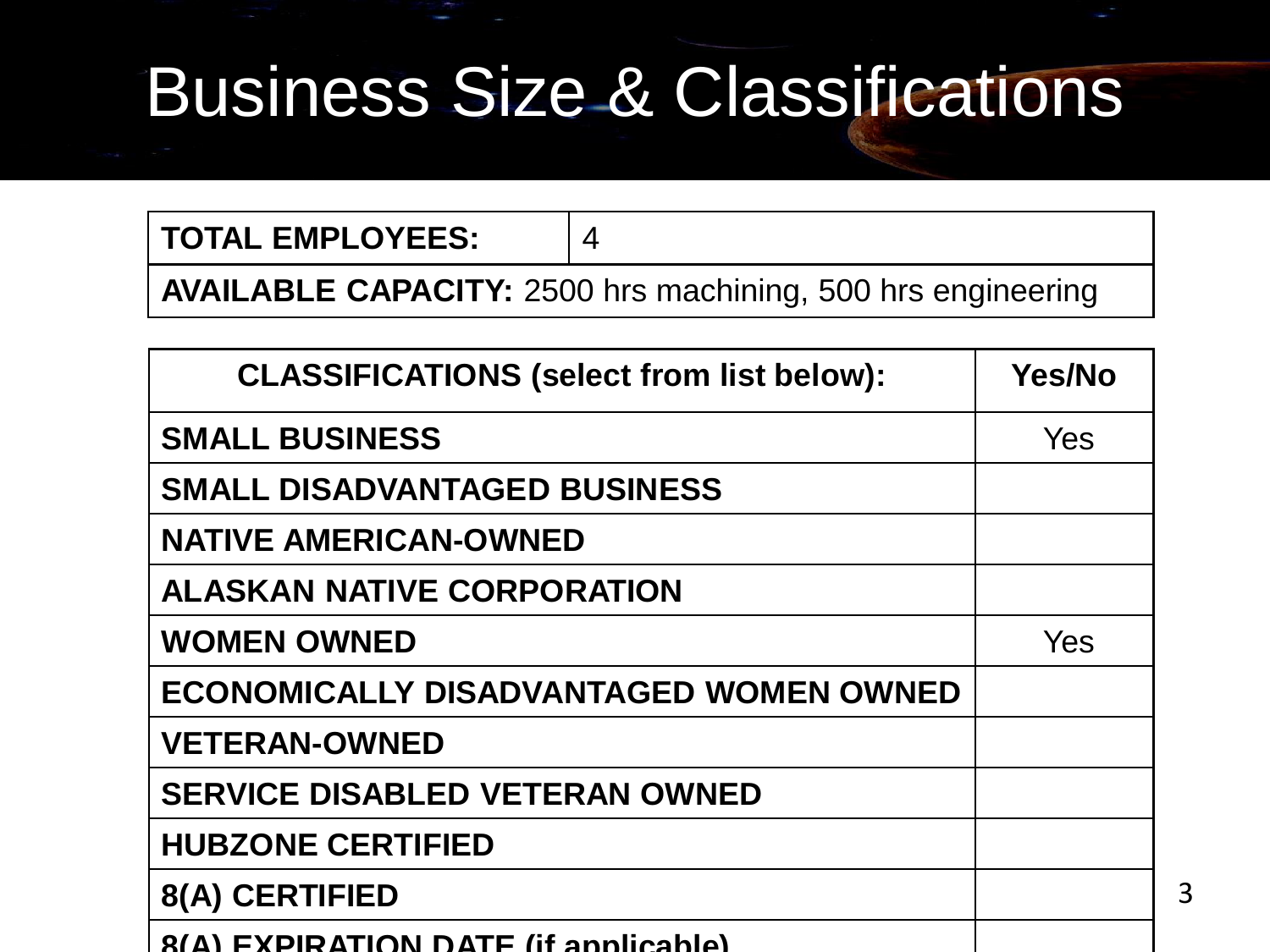### Quality Systems



#### **NSF International Strategic Registrations**

789 North Dixboro Road, Ann Arbor, Michigan 48105 | (888) NSF-9000 | www.nsf-isr.org

Authorized Registration and /or Accreditation Marks. This certificate is property of NSF-ISR and must be returned upon request ny is audited for conformance at regular intervals. To verify registrations call (888) NSF-9000 or visit our web site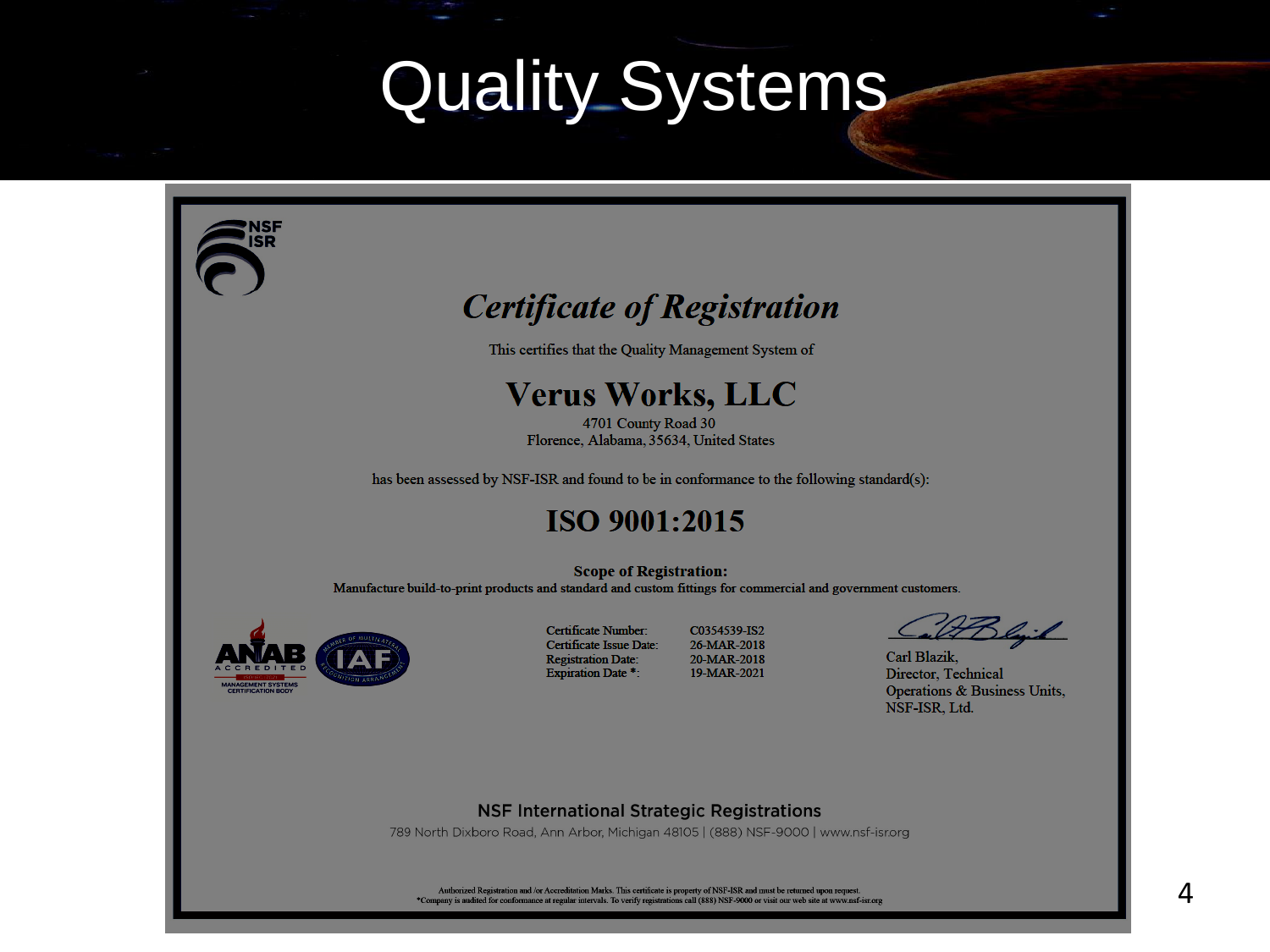#### **Customers**

| Cobra           | <b>Virgin Orbit</b>      |
|-----------------|--------------------------|
| $F-16$          | <b>Blue Origin</b>       |
| $F-18$          | <b>Ultra Electronics</b> |
| $B-2$           | <b>GE</b> Aviation       |
| Honda Jet       | <b>Triumph Group</b>     |
| <b>THAAD</b>    | <b>Unholtz-Dickie</b>    |
| <b>Hellfire</b> | <b>Parker Hannifin</b>   |
| Apache          | <b>Smiths</b>            |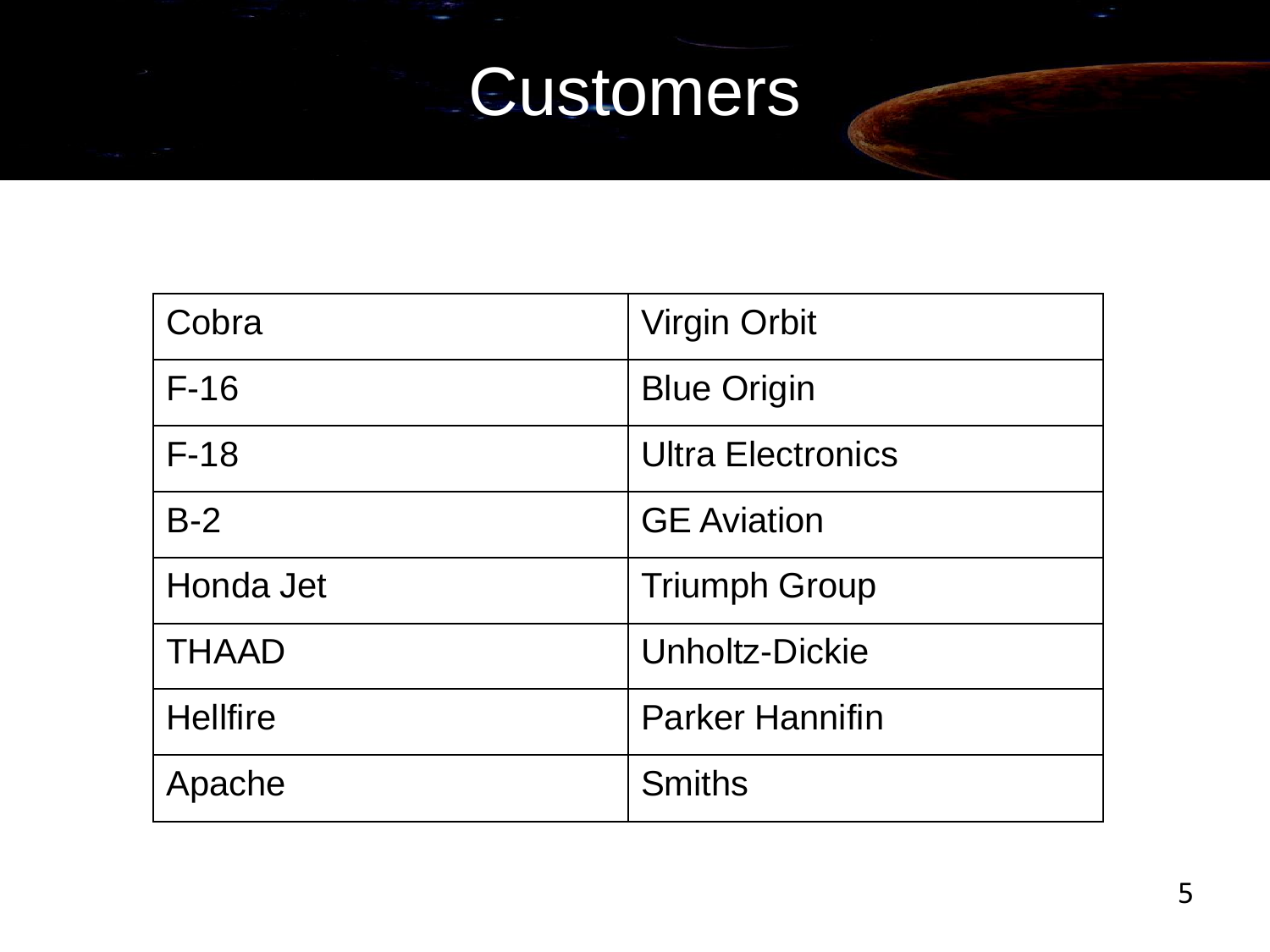

●**Aerospace fittings to AS standards: AS930, AS931, AS934, etc.** ●**Custom designed fittings to AS standards. Frequently AS to NPT.** ●**Typically from 304 and 316 stainless steel.**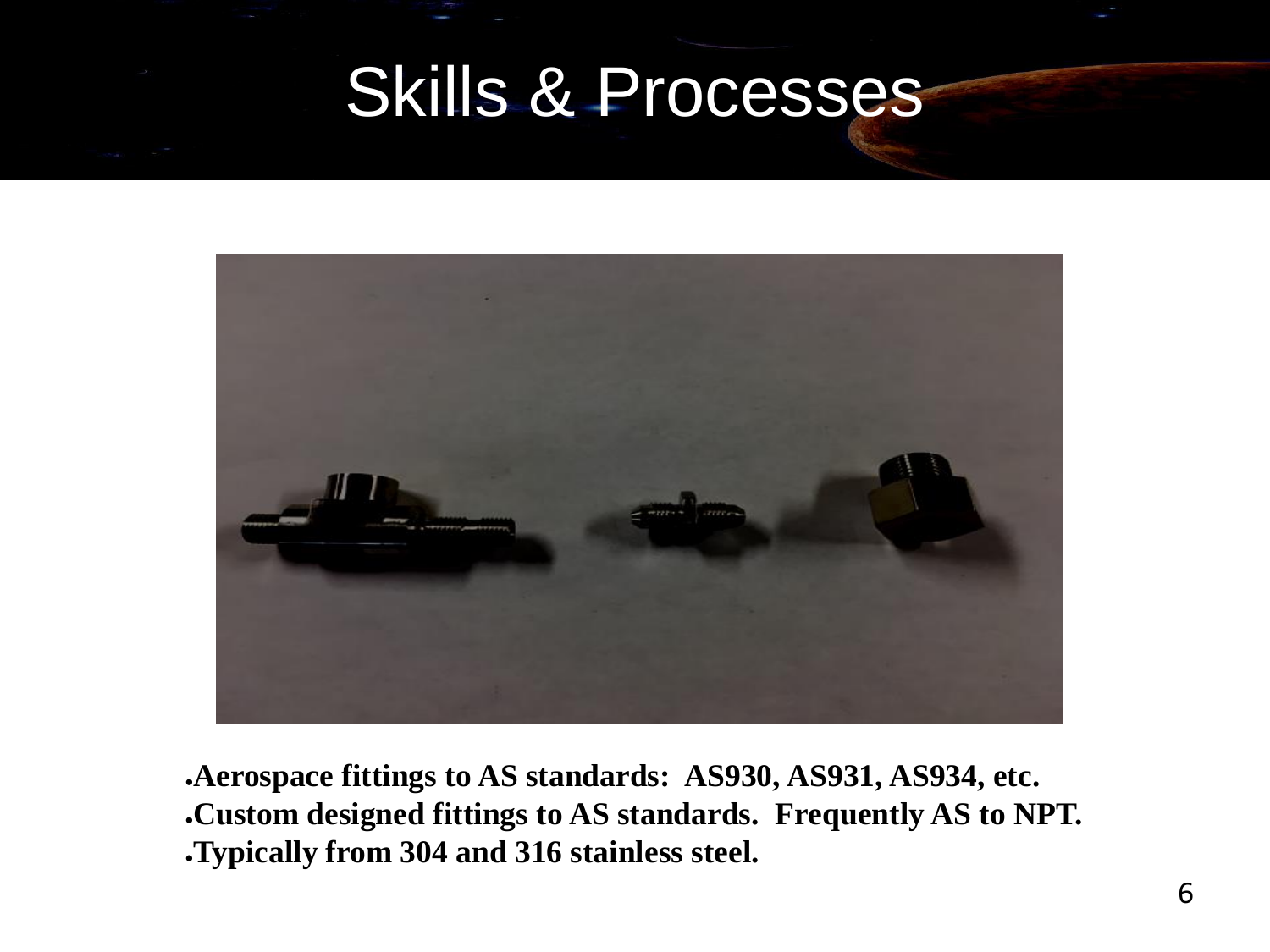

●**Our most common fitting: AS5202 (MS33649) port.**

●**Plugs to AS4350 with MS28778 O-ring.**

●**Bleeder plugs to AS5169 with MS28778 O-ring.**

●**Available as weldable ports and in manifolds.**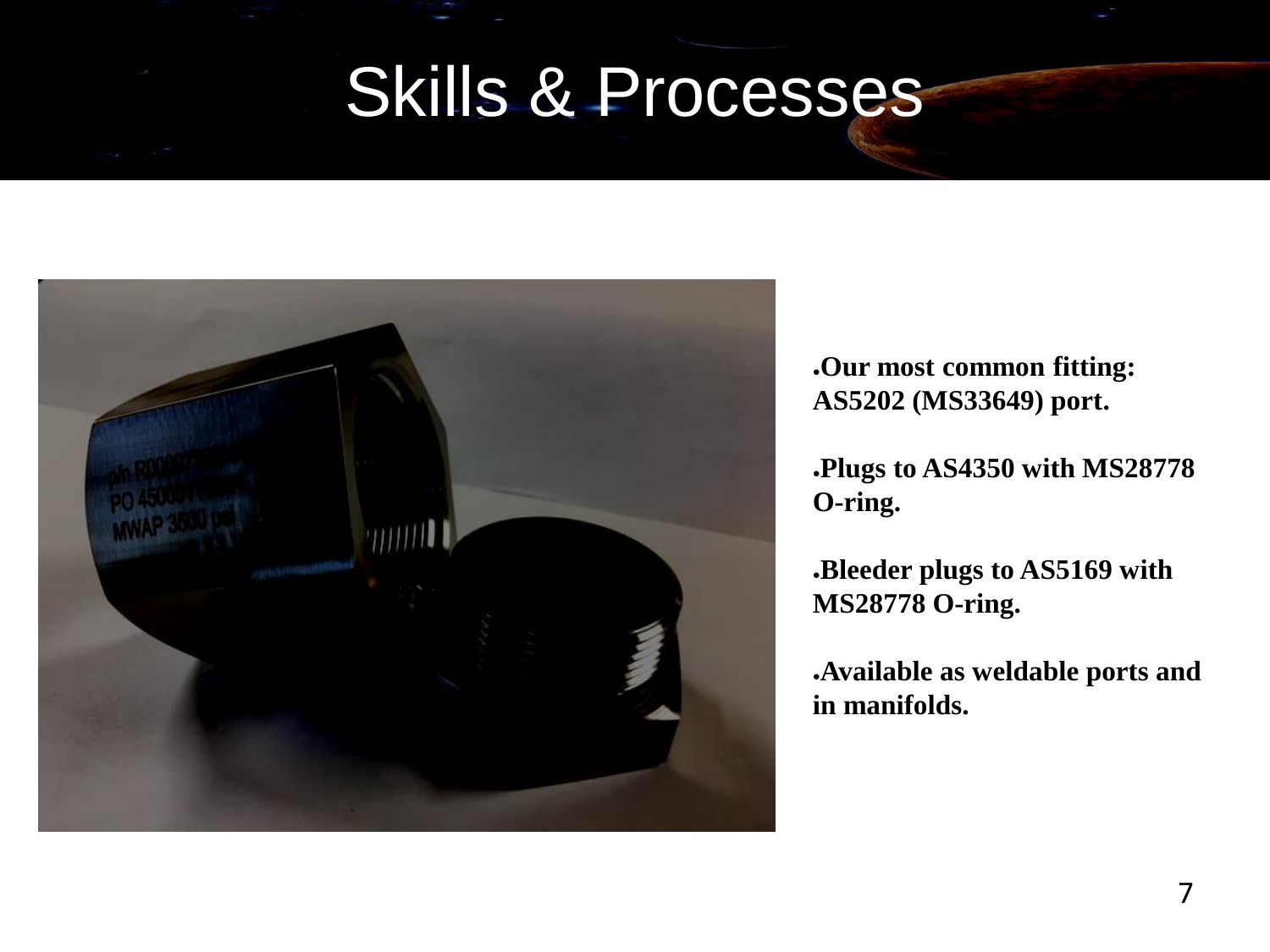

●**One of our success stories: -04 zero leak check valve designed and manufactured for the redesigned Cobra.**

●**Per AS930 for mating with a modified MS33649 (AS5202) port.**

●**From 15-5PH and 316 stainless.**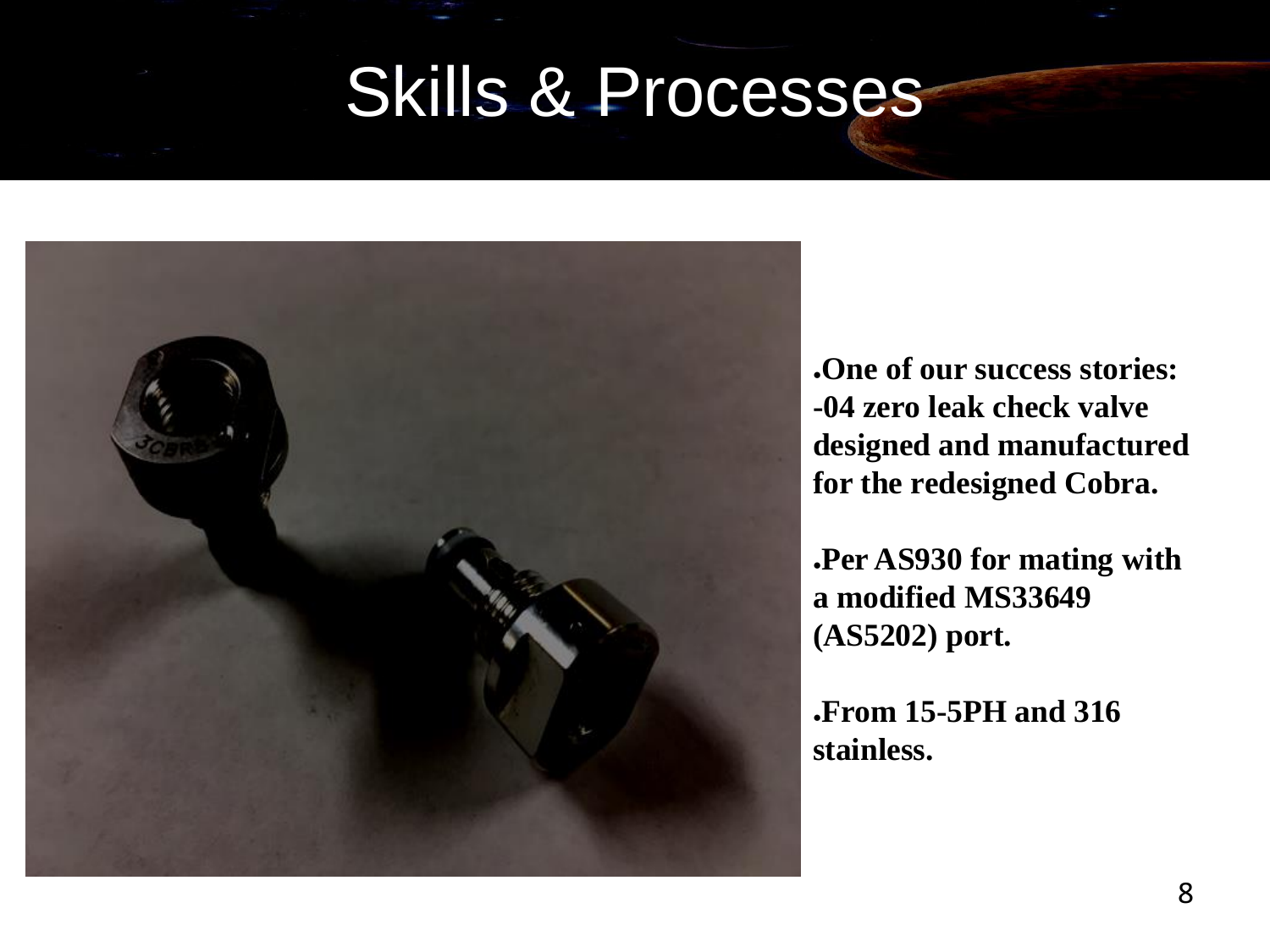

●**AS4329 fitting for Honda Jet**

●**Anodized blue**

●**Assembled using M83420 stainless steel cable and MS51844 sleeves.**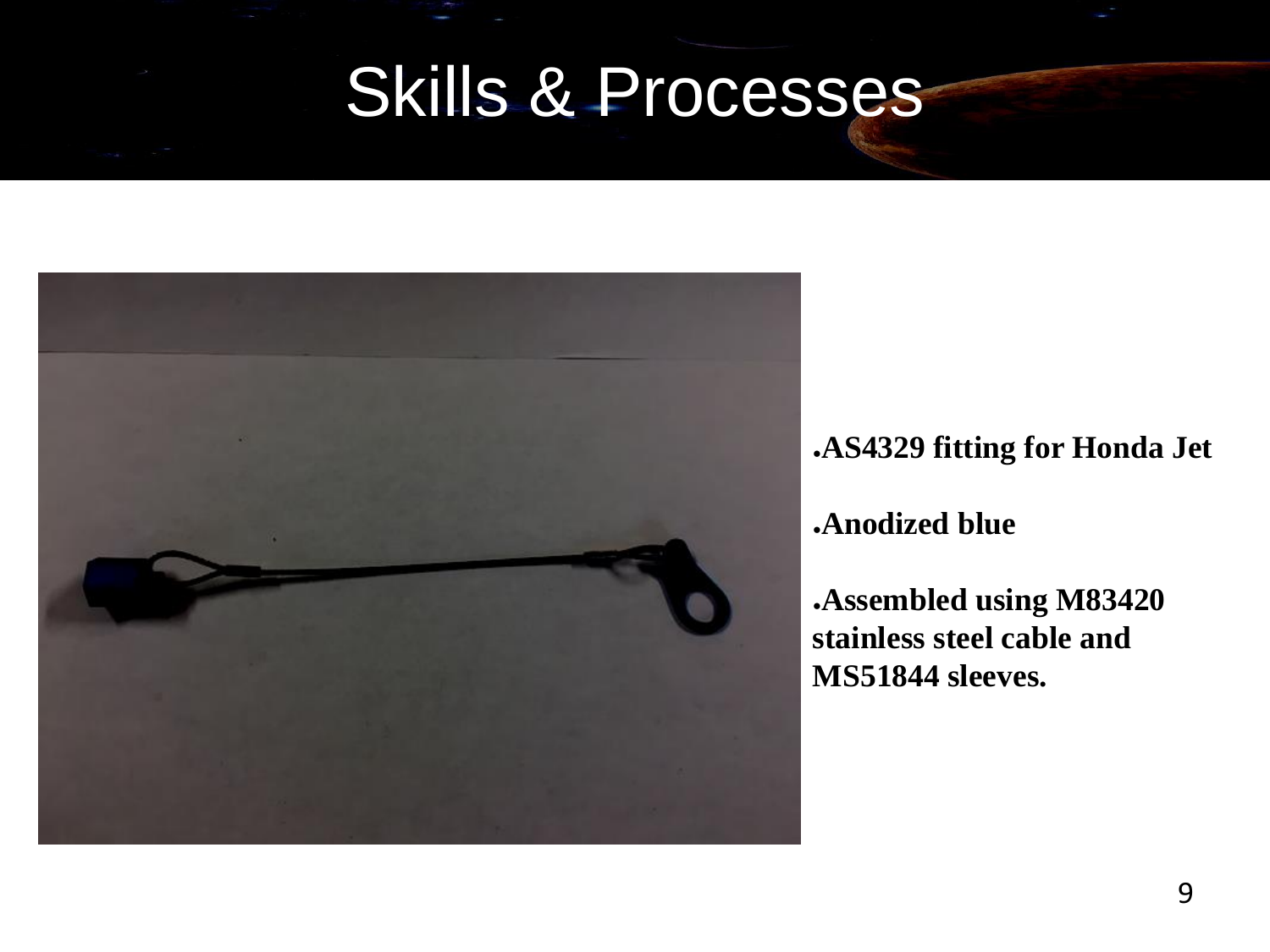

●**AS1037 flared fitting for use with bulkheads.**

●**High purity aluminum finish per MIL-DTL-83488.**

●**Conversion coated.**

●**From AL 7075-T7351**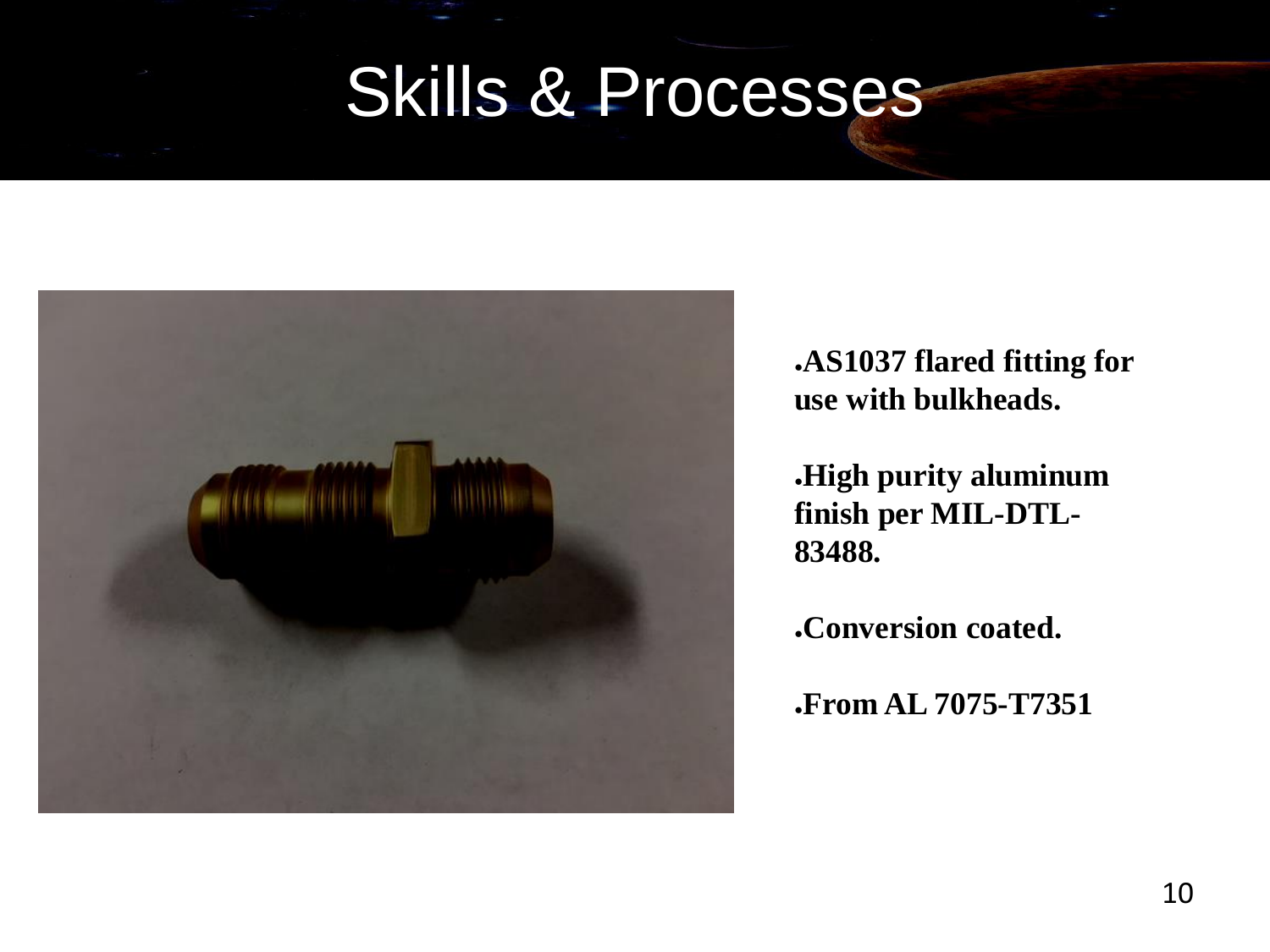

●**F-16 component**

#### ●**AL 6061**

● **Three finishes: tin-lead for soldering, conversion coat, and hardcoat.**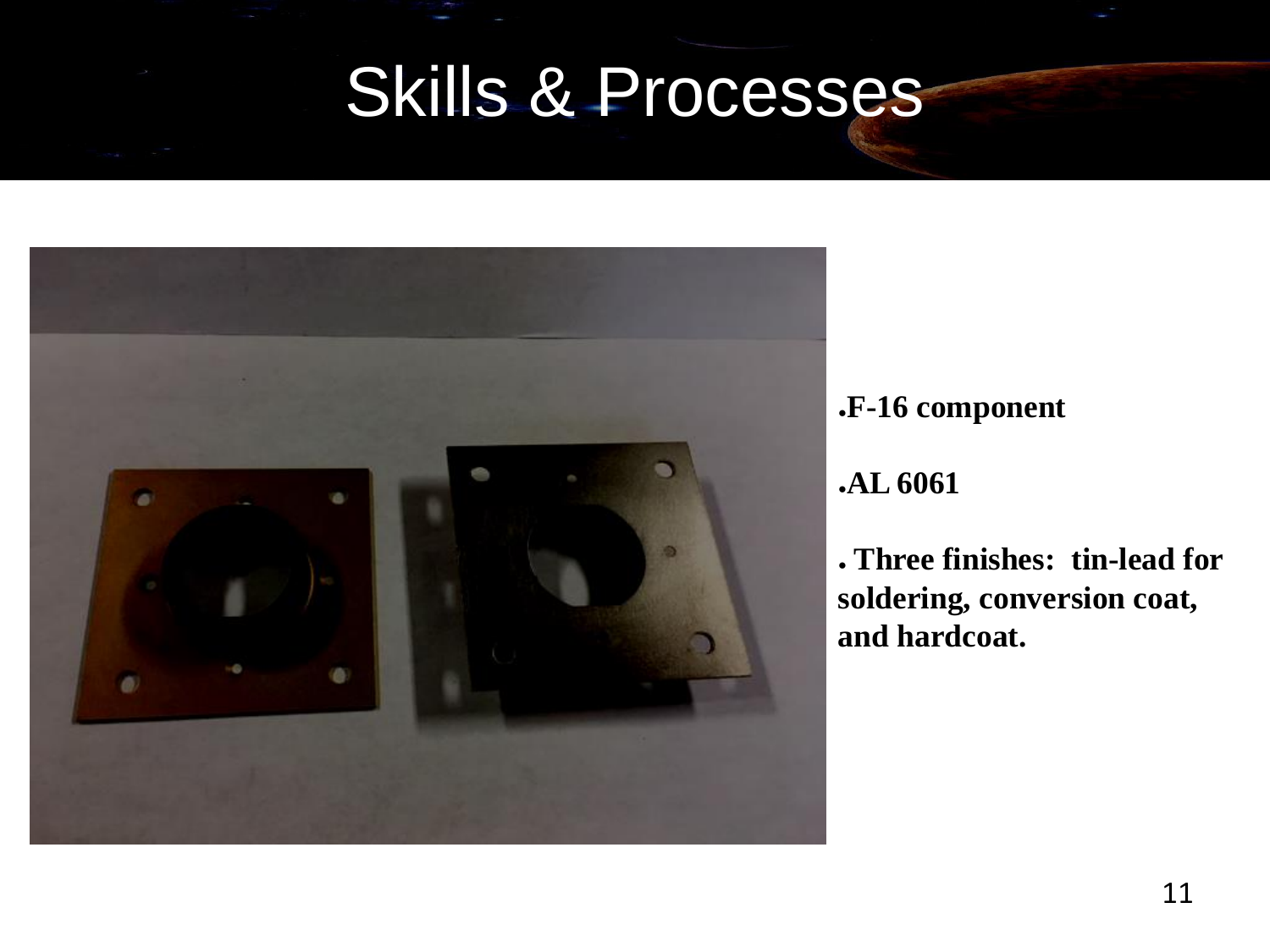

●**Another military aircraft component**

●**Dip brazing per Mil-B-7883**

●**Conversion coated**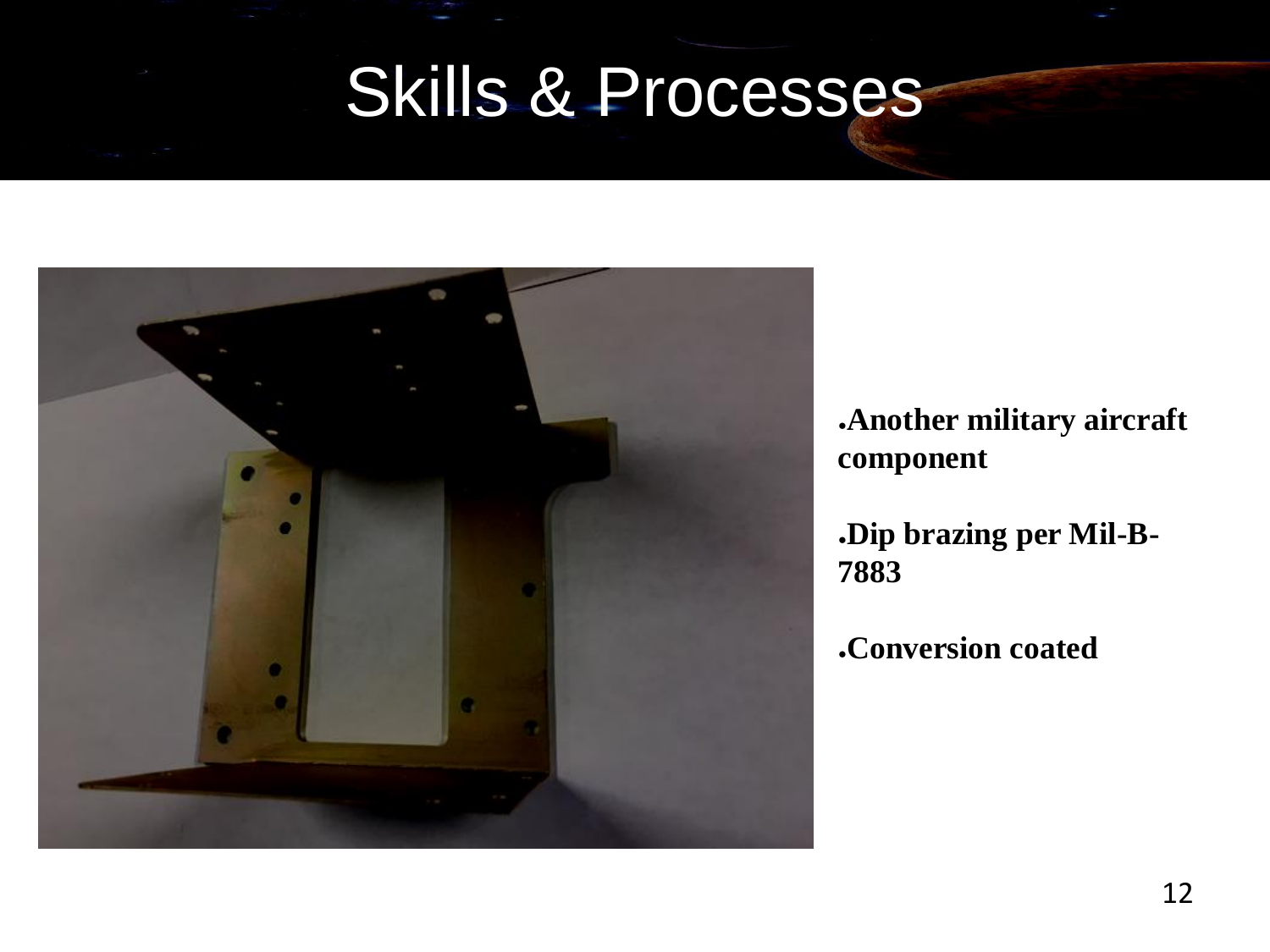

●**We machine magnesium...for vibration testing equipment**

●**Mid-size capabilities: 40" x 26"** ●**4 th axis.**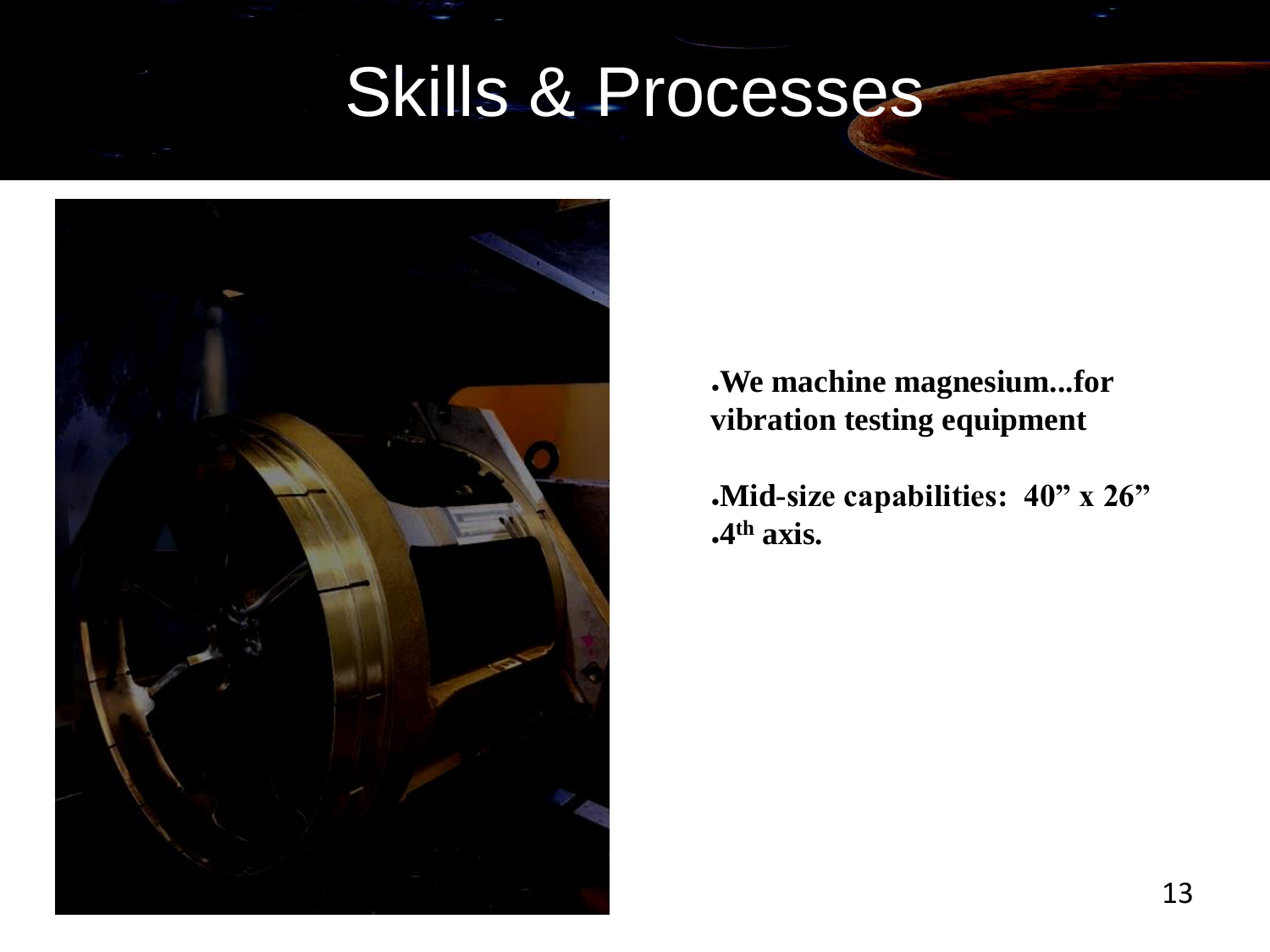

●**Bread and butter: rolling, welding, and machining rings.**

●**From 304 stainless steel.**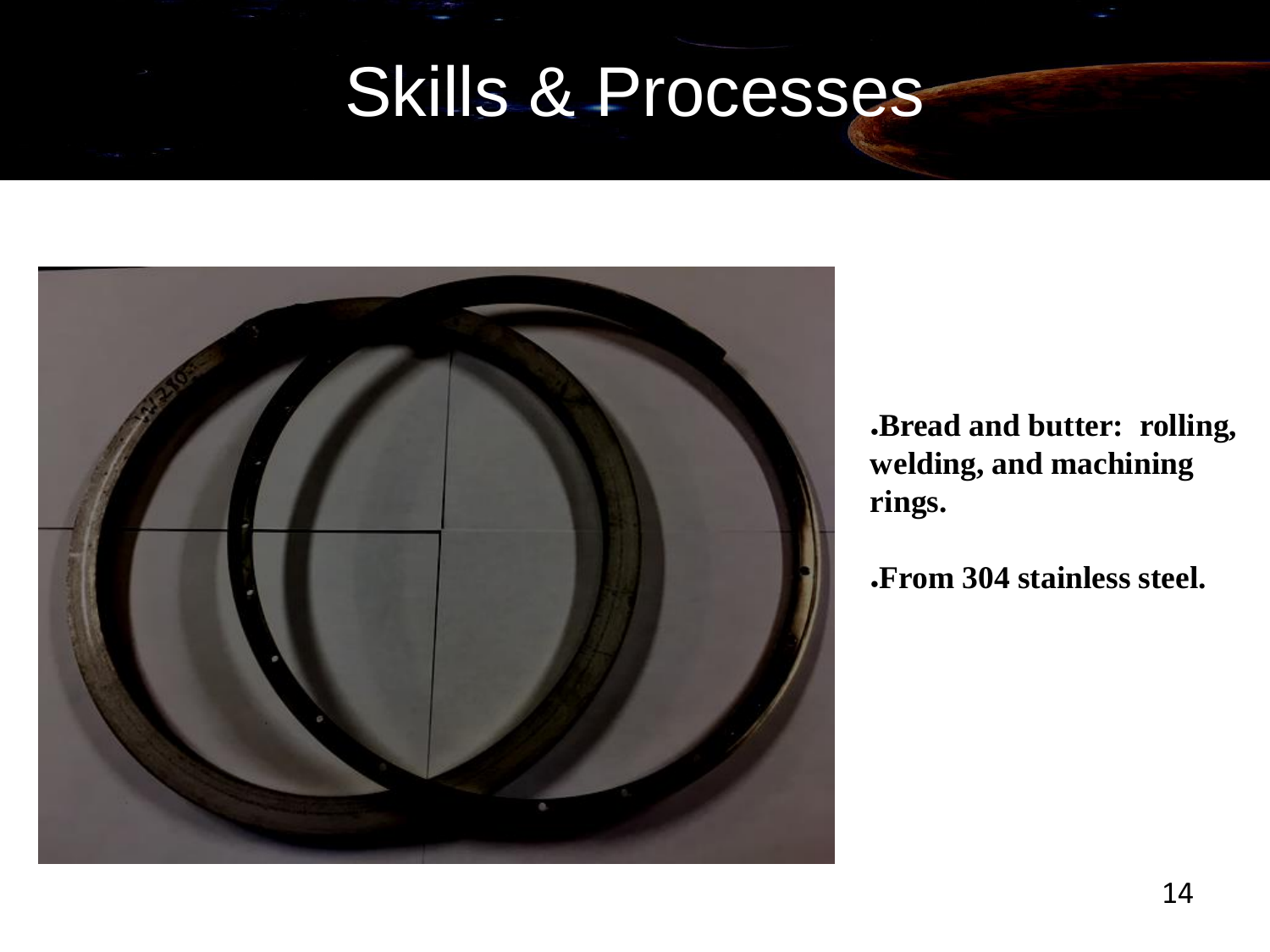

●**One final picture: clevis for Virgin Orbit** ●**Welded assembly** ●**Large thread: 3.500-8** ●**Tight tolerances on bore and alignment** ●**Used in load cell to test actuator** ●**A572-50 steel**